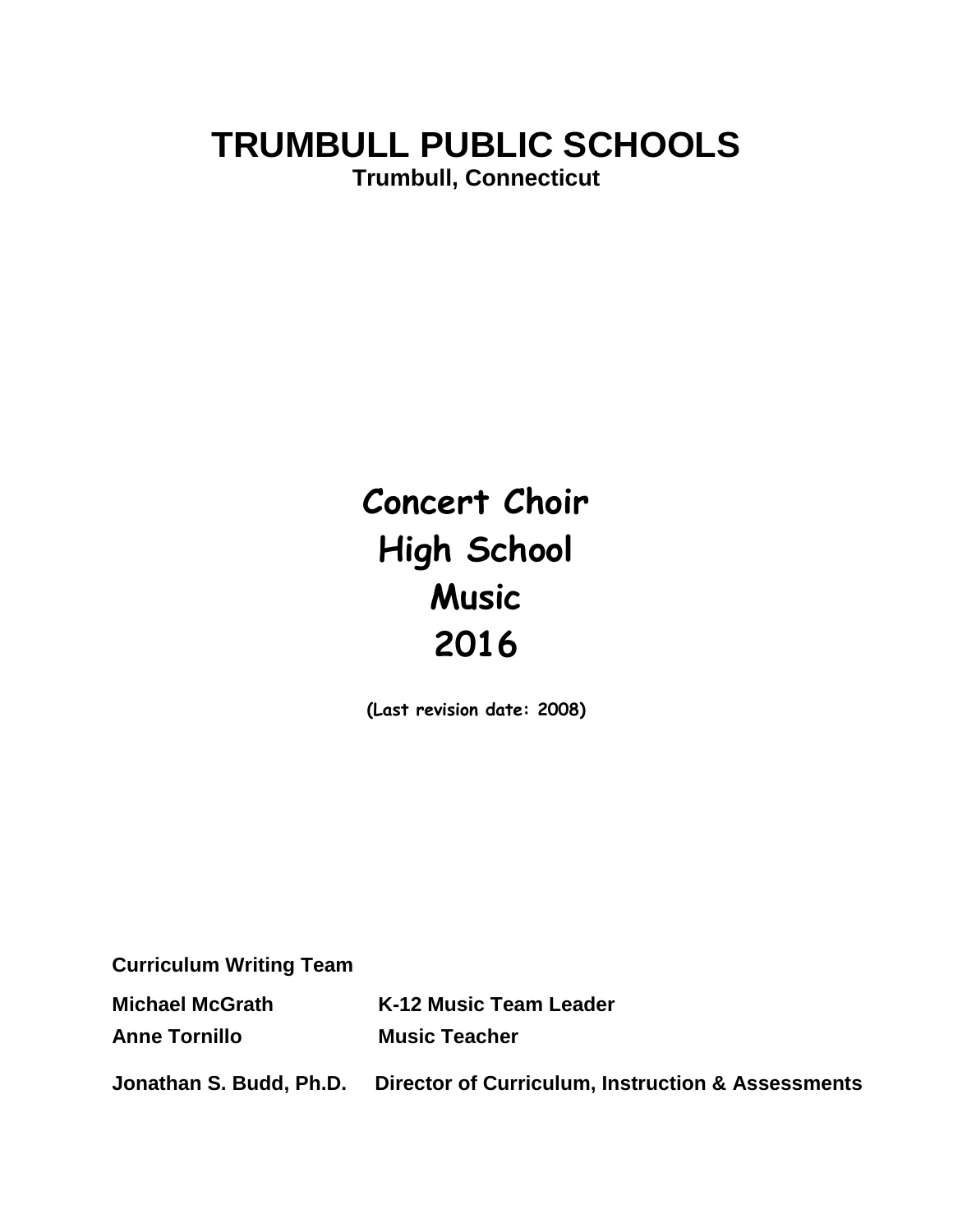# **Concert Choir High School**

# **Table of Contents**

| 3              |
|----------------|
| 3              |
|                |
| $\overline{4}$ |
|                |
|                |
|                |
| 6              |
|                |
|                |
|                |
|                |
|                |
|                |

The Trumbull Board of Education will continue to take Affirmative Action to ensure that no persons are discriminated against in its employment.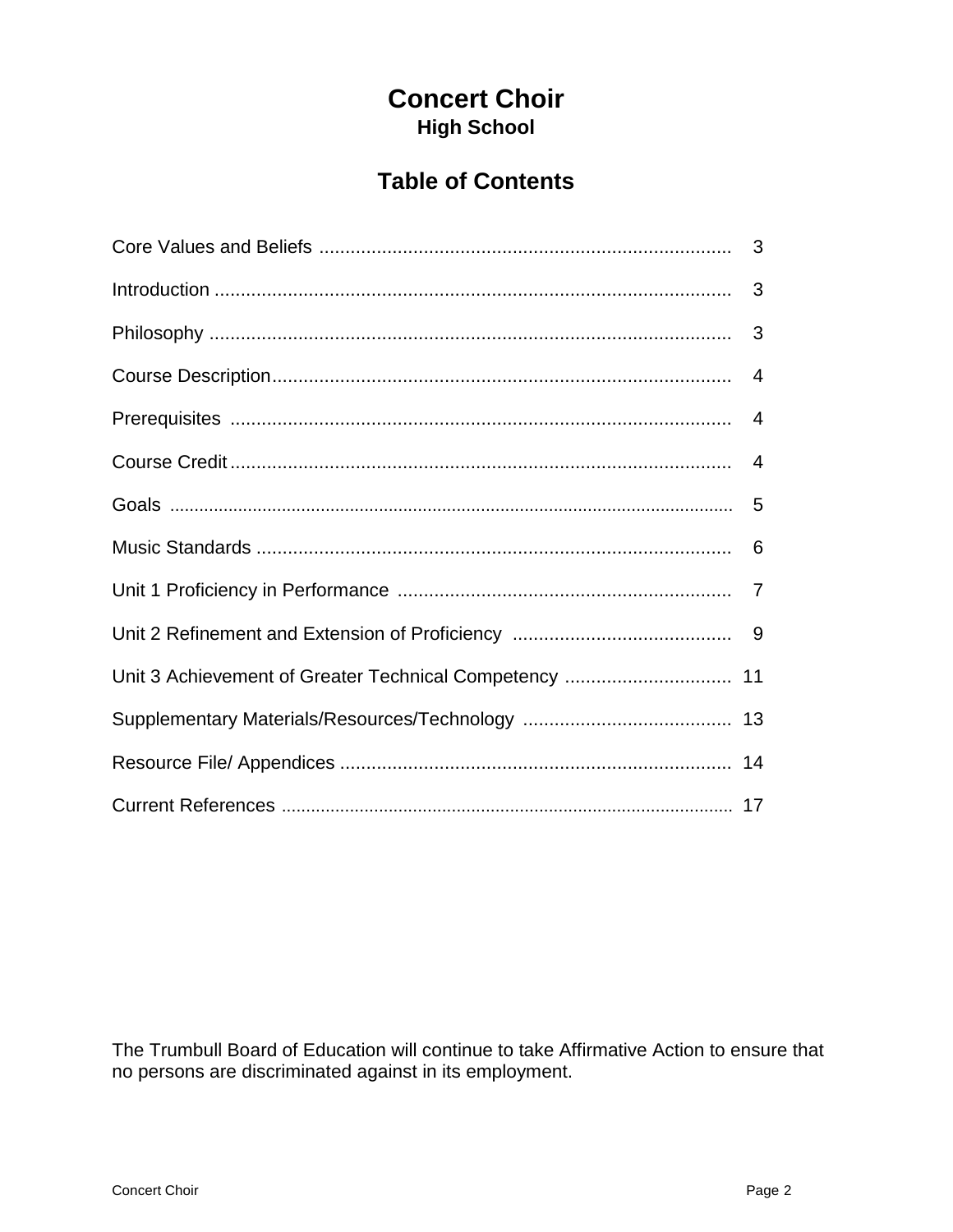# **CORE VALUES AND BELIEFS**

The Trumbull school community, which engages in an environment conducive to learning, believes that all students will read and write effectively, therefore communicating in an articulate and coherent manner. All students will participate in activities that address problem-solving through critical thinking. Students will use technology as a tool in decision-making. We believe that by fostering self-confidence, self-directed and student-centered activities, we will encourage independent thinking and learning. We believe ethical conduct to be paramount in sustaining our welcoming school climate.

We believe:

- Music is an inextricable part of the human experience, and every individual is inherently musical.
- Every student should be assured a high-quality course of music instruction, taught by qualified music educators.
- Music is a pillar of cultural heritage and a means for interdisciplinary learning.
- Music is an essential, core subject, and providing a musical education is a necessary part of educating the whole child. Therefore, every student should be offered opportunities to perform, create, respond, and connect musically.
- Learning music gives students a mode of artistic expression, a sense of music appreciation, and the tools needed for becoming lifelong musical learners.
- All individuals should have the high-quality resources and facilities necessary to achieve success within a challenging curriculum.

# **INTRODUCTION**

Concert Choir is an elective course offered by the Trumbull Public Schools music department. This course is designed for the vocal student who wants to learn/refine his or her individual and ensemble skills and musical expression, practice the skills which lead to music literacy, understand theoretical and historical principles leading to a greater understanding of a variety of repertoire, and explore the components of professional performance practice.

In accordance with National and State Standards, choral music students will be given the opportunity to learn to analyze and think critically, think and express creatively, communicate and collaborate artistically, and explore and share global connections.

# **PHILOSOPHY**

Music is part of the human experience. We believe that every child is inherently musical, that music is an essential core subject, and that providing a musical education is a necessary part of educating the whole child. Accordingly, every child should be offered opportunities to perform, create and respond musically. Learning music gives students a mode of artistic expression and provides tools needed for becoming lifelong musical learners.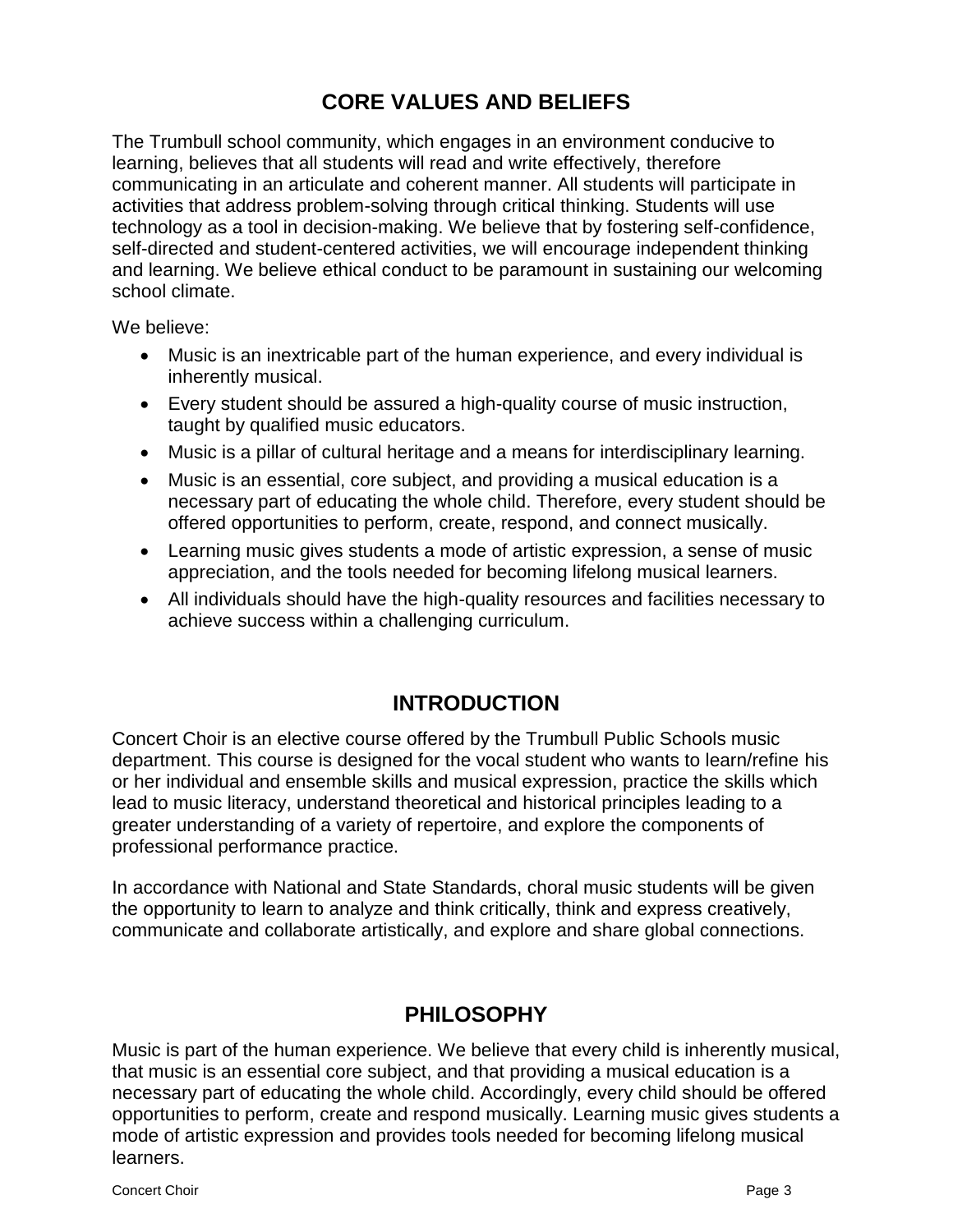# **COURSE DESCRIPTION**

#### **Course Name**

Concert Choir

#### **Prerequisites**

Elective course – open to any tenth-, eleventh-, or twelfth-grade student. No audition is required

#### **Course Credit**

One credit in Music: One class period daily for a full year

.75 Credit in Music: 3 – 4 days/week

#### **General Description of the Course**

This course is designed for a mixed-voice group of tenth-, eleventh-, or twelfth-grade students interested in singing in a choral group. This course involves the application of good vocal training through the study and performance of choral literature from all periods of music history. Both accompanied and unaccompanied music will be performed, and some of the repertoire will be in a foreign language. The Concert Choir will perform at all school concerts and at other selected events. This choir is open to all students in grades 10-12 without an audition. There should be a desire to learn basic music reading and vocal technique skills. Areas of study will be: music reading, voice production, and musical interpretation.

#### **Major Projects**

Students will perform at all school concerts.

#### **Assessments**

There will be a major assessment at the end of the year along with periodic written and performance-based assessments.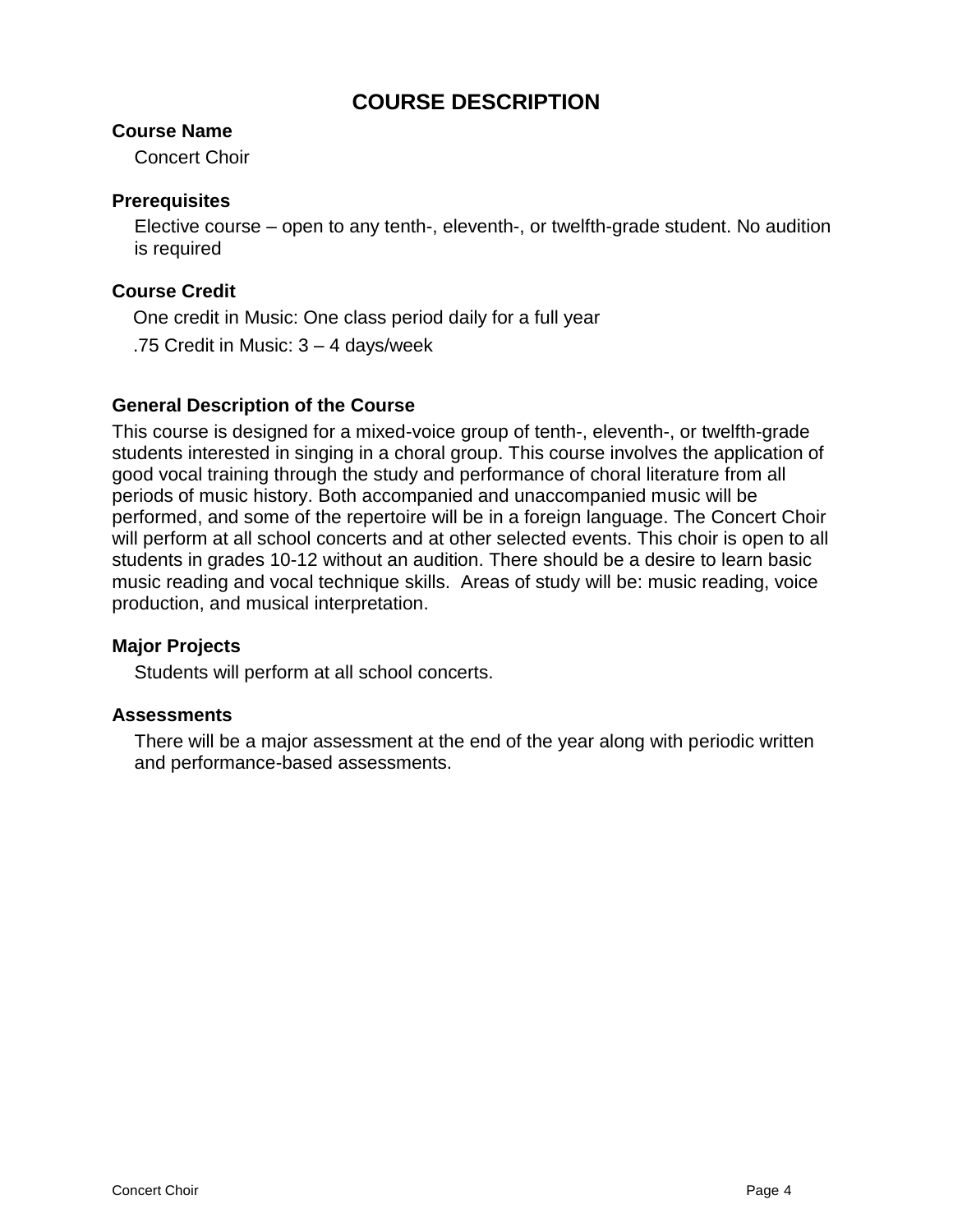# **GOALS**

#### *Students will:*

- Develop their singing voice using proper posture, breathing technique, and placement.
- Develop the skills necessary to produce a blended and balanced sound with good intonation.
- Develop their ability to sight read musical notation.
- Develop an understanding of the historical and theoretical principles necessary to produce an informed and musical performance.
- Work towards proper concert demeanor and professional performance practice.
- Come to appreciate how the study of music can enhance their lives and is an essential component of a complete and comprehensive education.

Within each unit, students who possess a higher level of ability due to higher grade level or experience will be able to expand on unit goals by:

- Assuming a leadership position in Concert Choir as an official Group Leader
- Becoming a Sectional Rehearsal Assistant
- Performing a solo section of the choral repertoire with the group
- Having opportunities to perform higher level music as a member of a group or individually
- Having additional performance opportunities, either in school or in community
- Preparing solo repertoire for Western Region/All-State auditions
- Upon acceptance, preparing choral music repertoire for Western Region Chorus or All-State Chorus
- Having the opportunity to apply for acceptance into the Tri-M Music Honor **Society**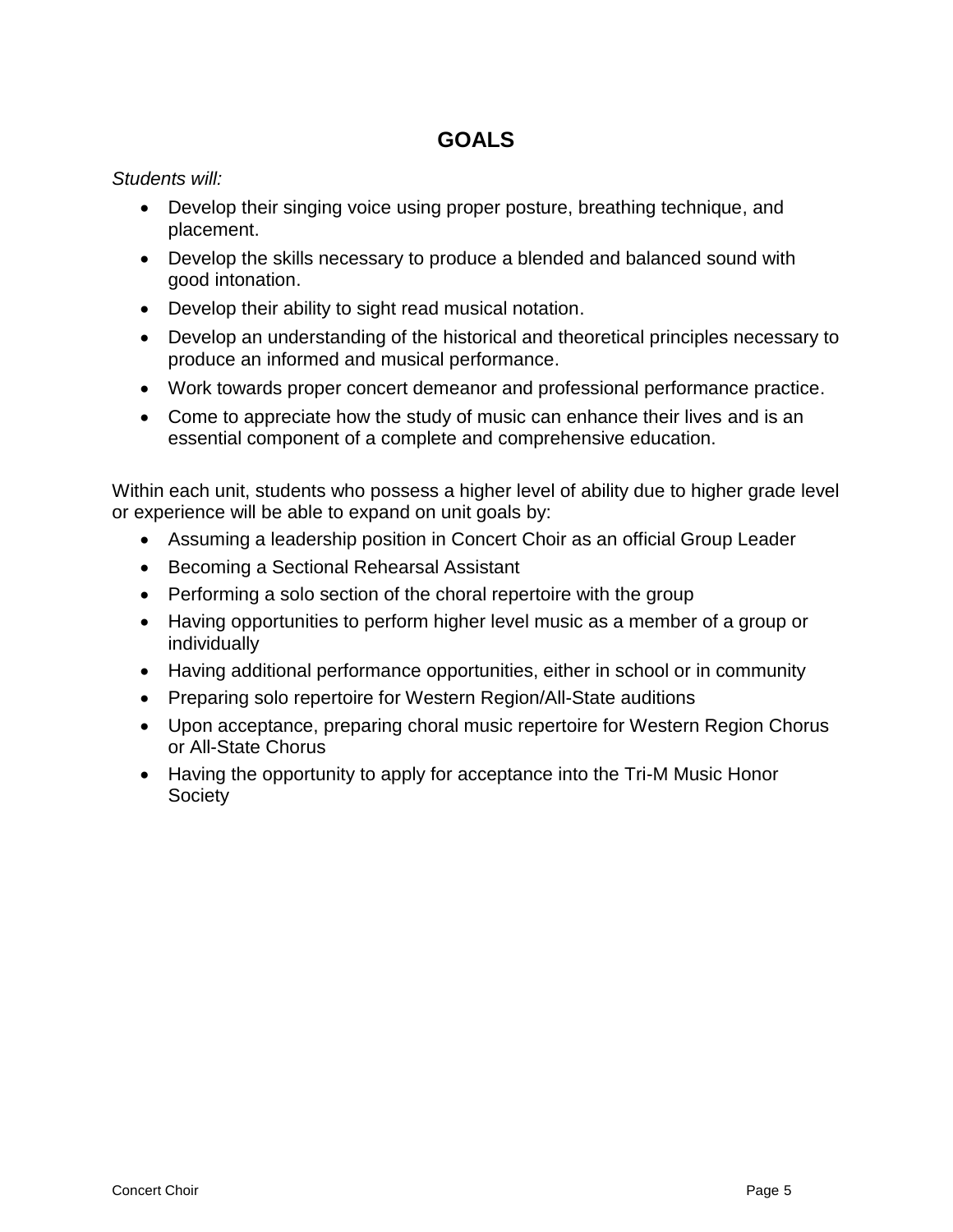# **MUSIC STANDARDS**

#### **The Performance Standards align with the 2014 National Core Arts Standards for Music.**

#### **I. CREATING**

- Imagine: The creative ideas, concepts, and feelings that influence musicians' work emerge from a variety of sources.
- Plan and Make: Musicians' creative choices are influenced by their expertise, context, and expressive intent.
- Evaluate and Refine: Musicians evaluate and refine their wok through openness to new ideas, persistence, and the application of appropriate criteria.
- Present: Musicians' presentation of creative work is the culmination of a process of creation and communication.

#### **ll. PERFORMING**

- Select: Performers' interest in and knowledge of musical works, understanding of their own technical skill, and the context for a performance influence the selection of repertoire.
- Analyze: Analyzing creators' context and how they manipulate elements of music provides insight into their intent and informs performance.
- Interpret: Performers make interpretive decisions based on their understanding of context and expressive intent.
- Rehearse, Evaluate, and Refine: To express their musical ideas, musicians analyze, evaluate, and refine their performance over time through openness to new ideas, persistence, and the application of appropriate criteria.
- Present: Musicians judge performance based on criteria that vary across time, place, and cultures. The context and how a work is presented influence the audience response.

#### **III. RESPONDING**

- Select: Individuals' selection of musical works is influenced by their interests, experiences, understandings, and purposes.
- Analyze: Response to music is informed by analyzing context (social, cultural, and historical) and how creators and performers manipulate the elements of music.
- Interpret: Through their use of elements and structures of music, creators and performers provide clues to their expressive intent.
- Evaluate: The personal evaluation of musical works and performances is informed by analysis, interpretation, and established criteria.

#### **IV. CONNECTING**

- Musicians connect their personal interests, experiences, ideas, and knowledge to creating, performing, and responding.
- Understanding connections to varied contexts and daily life enhances musicians' creating, performing, and responding.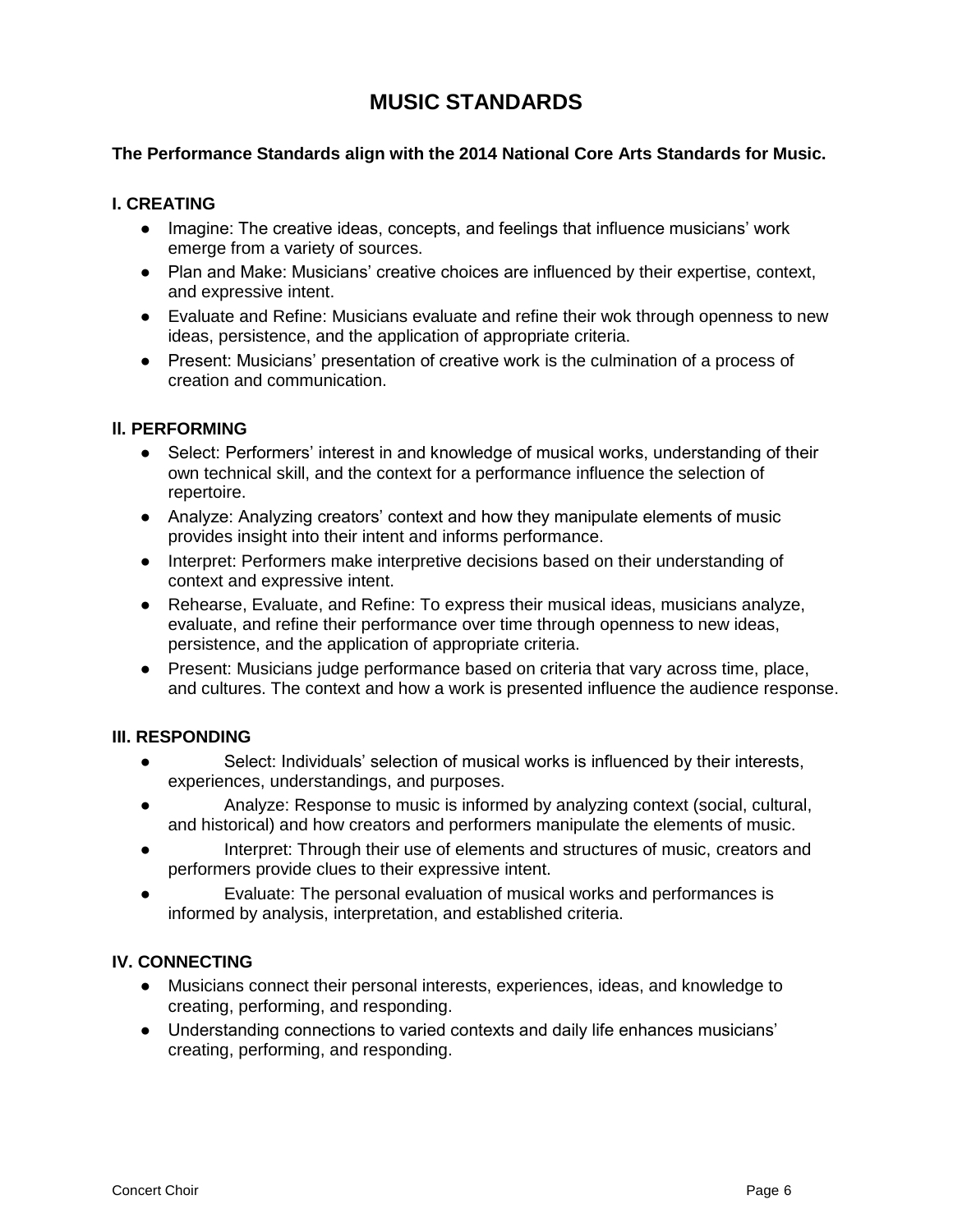# **Unit 1 Proficiency in Performance**

*At the completion of this unit, students will:*

- MU:Pr6.1.E.Ia Demonstrate an understanding of the basic layout of the closed vocal score
- MU:Pr6.1.E.Ia Demonstrate proper posture, seated and standing
- MU:Pr6.1.E.Ia Demonstrate an understanding of basic breathing techniques
- MU:Pr6.1.E.Ia Demonstrate a competence with proper voice placement using a lifted and activated face
- MU:Pr6.1.E.Ia Demonstrate a proficiency with the basics of proper diction in English and Roman Liturgical Latin
- MU:Pr5.3.E.8a Demonstrate a competence with choral balance and blend between and among individuals and voice parts
- MU:Pr6.1.E.Ia Demonstrate basic sight reading of pitch using Curwen Hand Signs
- MU:Pr6.1.E.Ia Demonstrate basic sight reading of rhythm using rhythm syllables and clapping

MU:Re7.2.E.8a Demonstrate proficiency in performing choral music in various musical

MU:Pr6.1.E.Ia styles and appropriate to the grade level and group competency, with a goal of performing level 3 repertoire

#### **Essential Questions**

- How do I transfer the skills I am developing into my performance of the repertoire?
- How do I interact with the group to achieve a unified sound?

#### **Focus Questions**

- What areas in my posture and technique need refinement so I can be a better singer?
- What do I need to do to produce a free and clear tone?
- What exercises can I do to improve my breathing?
- Why is it important to become a literate musician?
- What should I listen for when I am singing with others?

#### **Scope and Sequence**

- Proper posture, seated and standing
- Layout of the choral score
- Proper breathing and voice placement
- Proper diction
- Introduce skills for sight reading
- Rehearse repertoire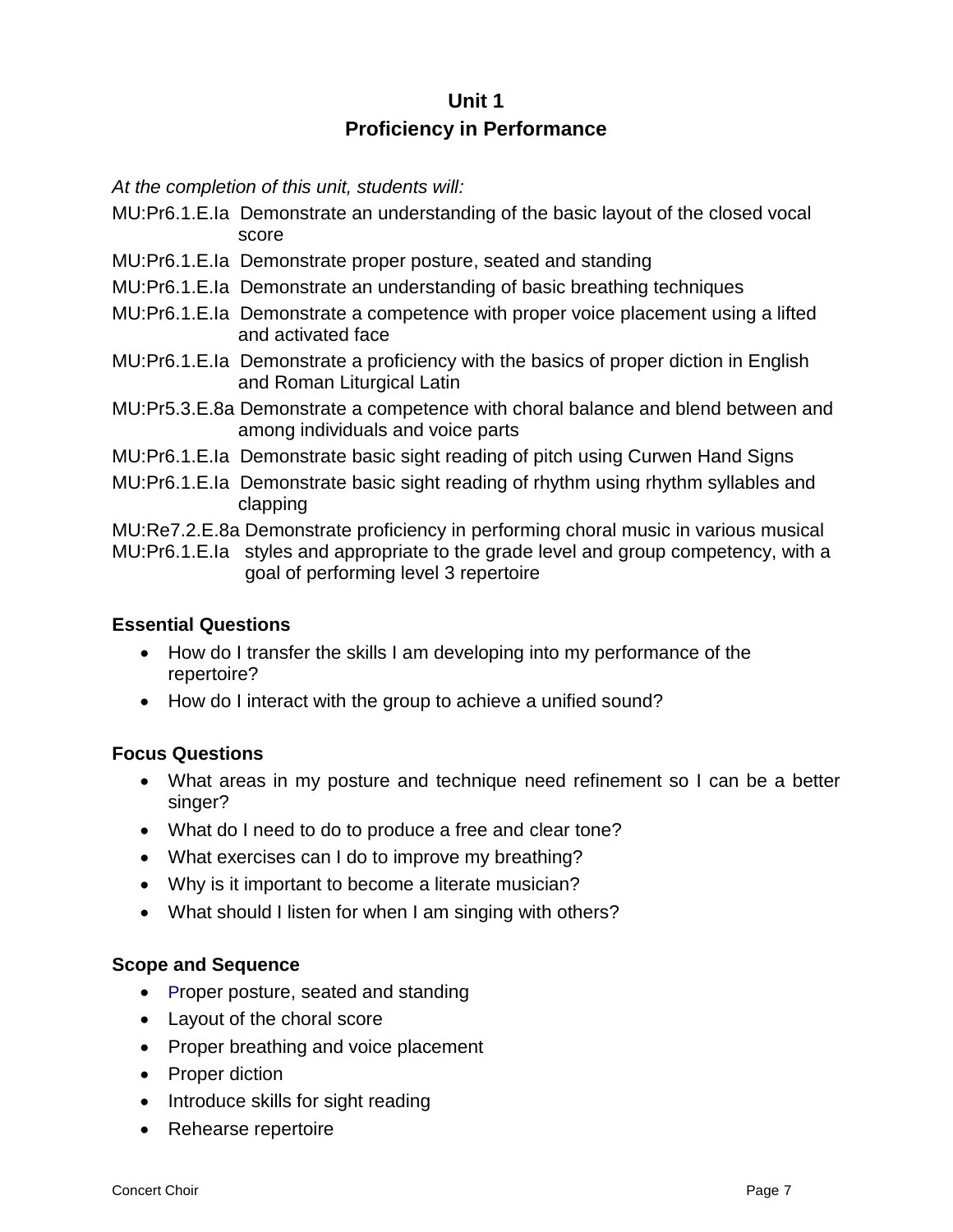#### **Instructional / Teaching Strategies**

- Teacher demonstrates and students practice/review proper posture, seated and standing
- Teacher explains the intricacies of the choral score layout
- Students practice/review exercises for proper breathing and voice placement
- Teacher models and students practice/review proper diction
- Students begin/review basic sight reading of pitch using Curwen Hand Signs
- Students begin/review basic sight reading of rhythm using rhythm syllables and clapping
- Students rehearse repertoire in various musical styles and appropriate to the grade level and group competency using the skills introduced in class

#### **Evaluation / Assessment Methods**

- On a regular basis, the teacher will give immediate verbal feedback to students regarding the skills introduced, the accuracy of notes, rhythms, dynamics, diction, etc.
- Students will be assessed periodically on an individual basis on the skills, competencies, and concepts introduced in class
- Students will be asked to evaluate their own performances through in-class discussions as well as written reflections

#### **Time Allotment**

• Approximately 12 weeks

(Please note that a number of the concepts, such as proper posture, breathing, intonation, placement, diction, etc., introduced in Unit 1 will be reinforced and refined throughout the remainder of the year and are points of study and refinement throughout the careers of professional musicians.)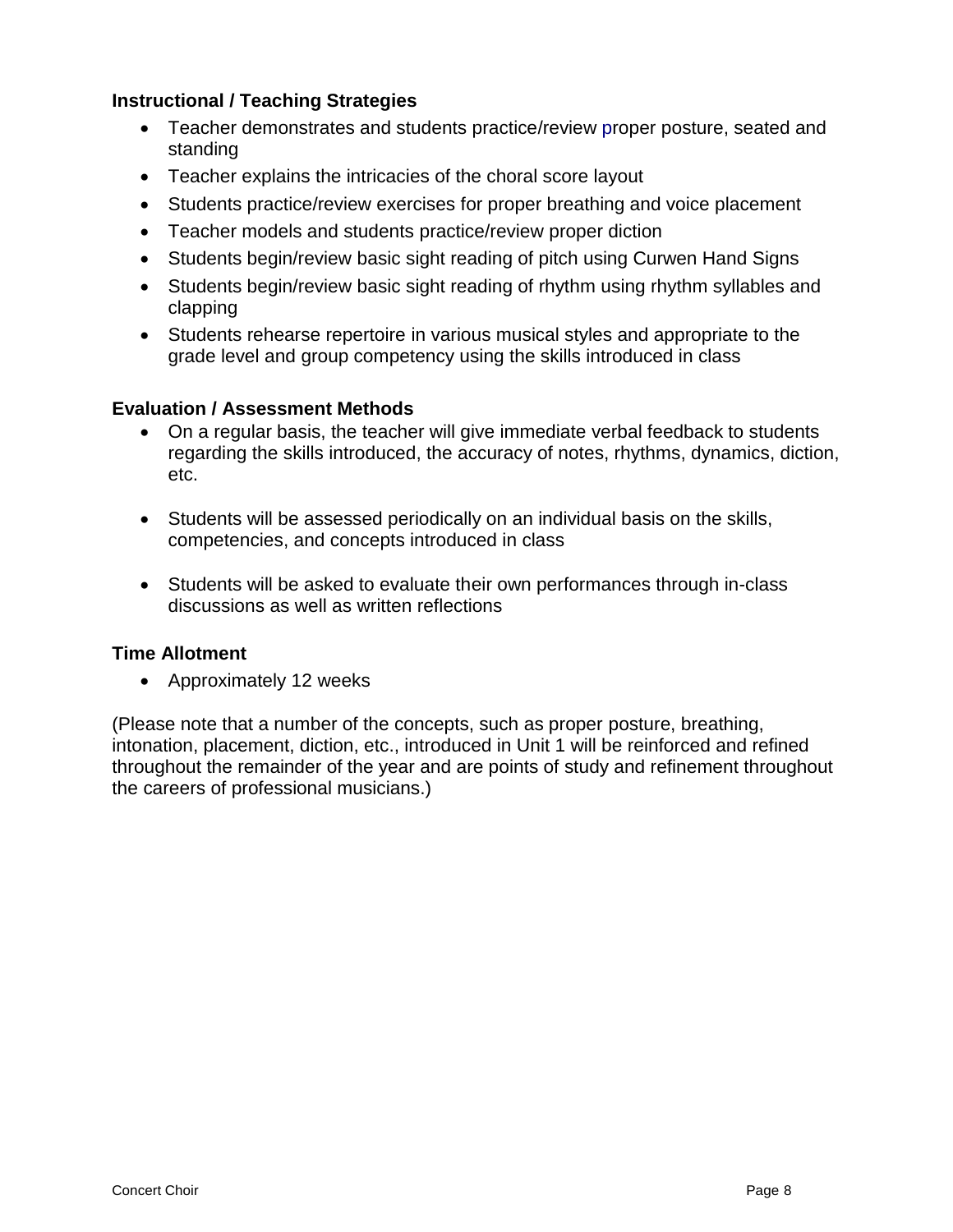# **Unit 2 Refinement and Extension of Proficiency**

*At the completion of this unit, students will:*

- MU:Pr6.1.E.Ia Continue score study including the navigation of the closed and open choral score, musical terms, and musical symbols
- MU:Pr6.1.E.Ia Demonstrate competence with proper mouth position necessary for a blended sound
- MU:Re7.2.E.8a Demonstrate an awareness of proper intonation as an individual
- MU:Pr6.1.E.Ia performer and as a member of an ensemble
- MU:Pr4.3.E.8a Sing choral music repertoire demonstrating an understanding of phrasing and expression
- MU:Pr6.1.E.Ia Demonstrate proficiency in proper concert demeanor
- MU:Pr6.1.E.Ia Continue their study of sight reading of pitch using Curwen Hand Signs
- MU:Pr6 .1.E.Ia Continue their study of basic sight reading of rhythm using rhythm syllables and clapping

MU:Pr6.1.E.Ia Demonstrate proficiency in identifying major key signatures

#### **Essential Questions**

- What does it mean to perform expressively?
- How can my performance achieve a connection with an audience?

#### **Focus Questions**

- How does the position of my mouth affect my individual sound as well as the overall sound of the group?
- What do I need to do to sing in tune?
- In what way does proper breathing affect phrasing?
- What does it look like to have proper concert demeanor?

#### **Scope and Sequence**

- Mouth position and vowel modification
- Individual and group intonation
- Phrasing and expression
- Proper Concert Demeanor
- Key Signatures as they relate to sight reading
- Rehearse repertoire

#### **Instructional / Teaching Strategies**

- Teacher models and students practice correct mouth positions for all vowels
- Students practice exercises for proper voice placement, support, and mouth position for intonation
- Teacher models and students practice expressive singing and good phrasing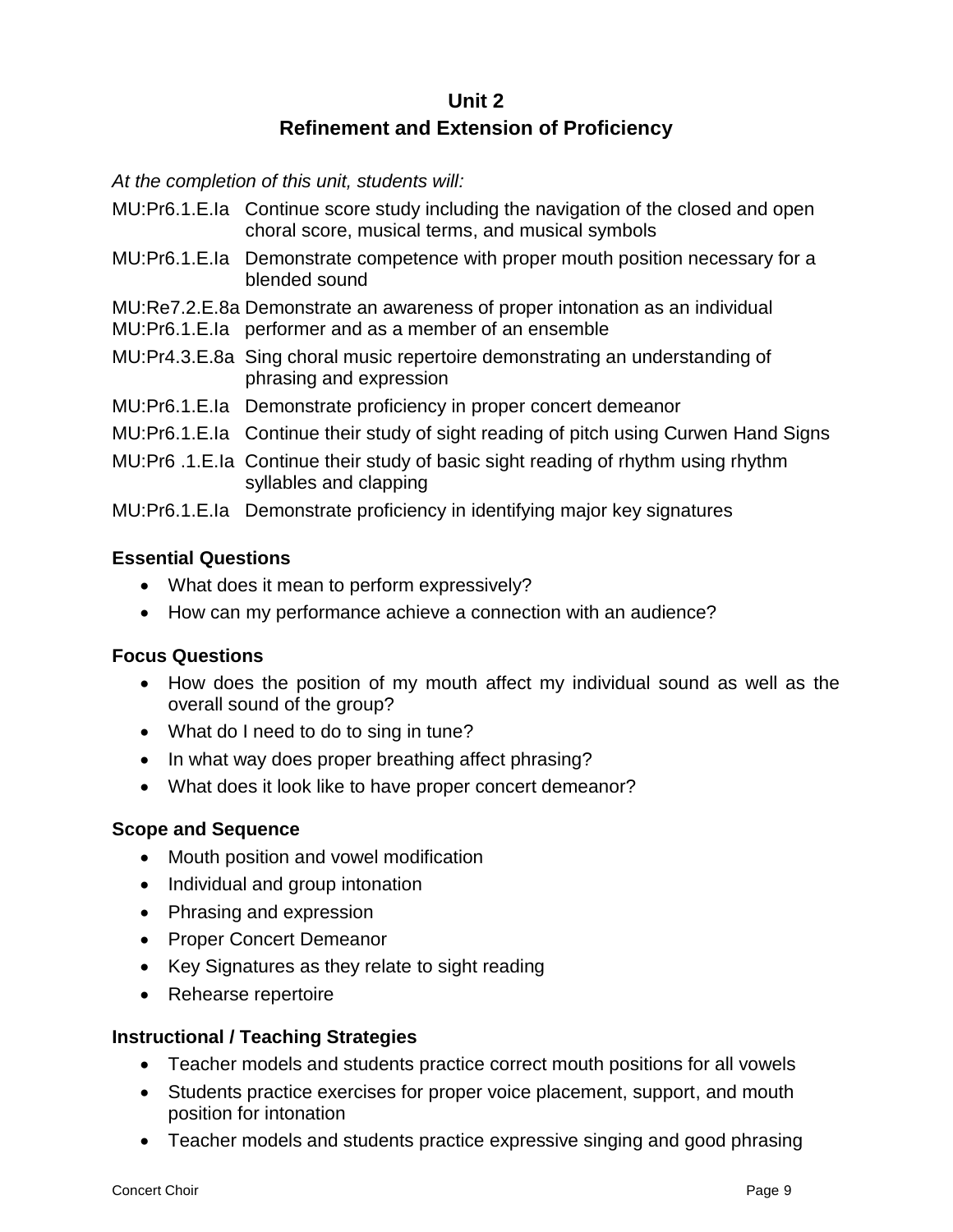- Through discussion and observation of professional groups, students practice proper concert demeanor
- Teacher introduces and students practice/review Key Signature identification needed for sight reading
- Students rehearse repertoire in various musical styles and appropriate to the grade level and group competency using the skills introduced in class

#### **Evaluation / Assessment Methods**

- On a regular basis, the teacher will give immediate verbal feedback to students regarding the skills introduced, the accuracy of notes, rhythms, dynamics, diction, etc.
- Students will be assessed periodically on an individual basis on the skills, competencies, and concepts introduced in class
- Students will be asked to evaluate their own performances through in-class discussions as well as written reflections

#### **Time Allotment**

Approximately 12 weeks

(Please note that the concepts introduced in Units 1 and 2 will be reinforced and refined during Unit 3.)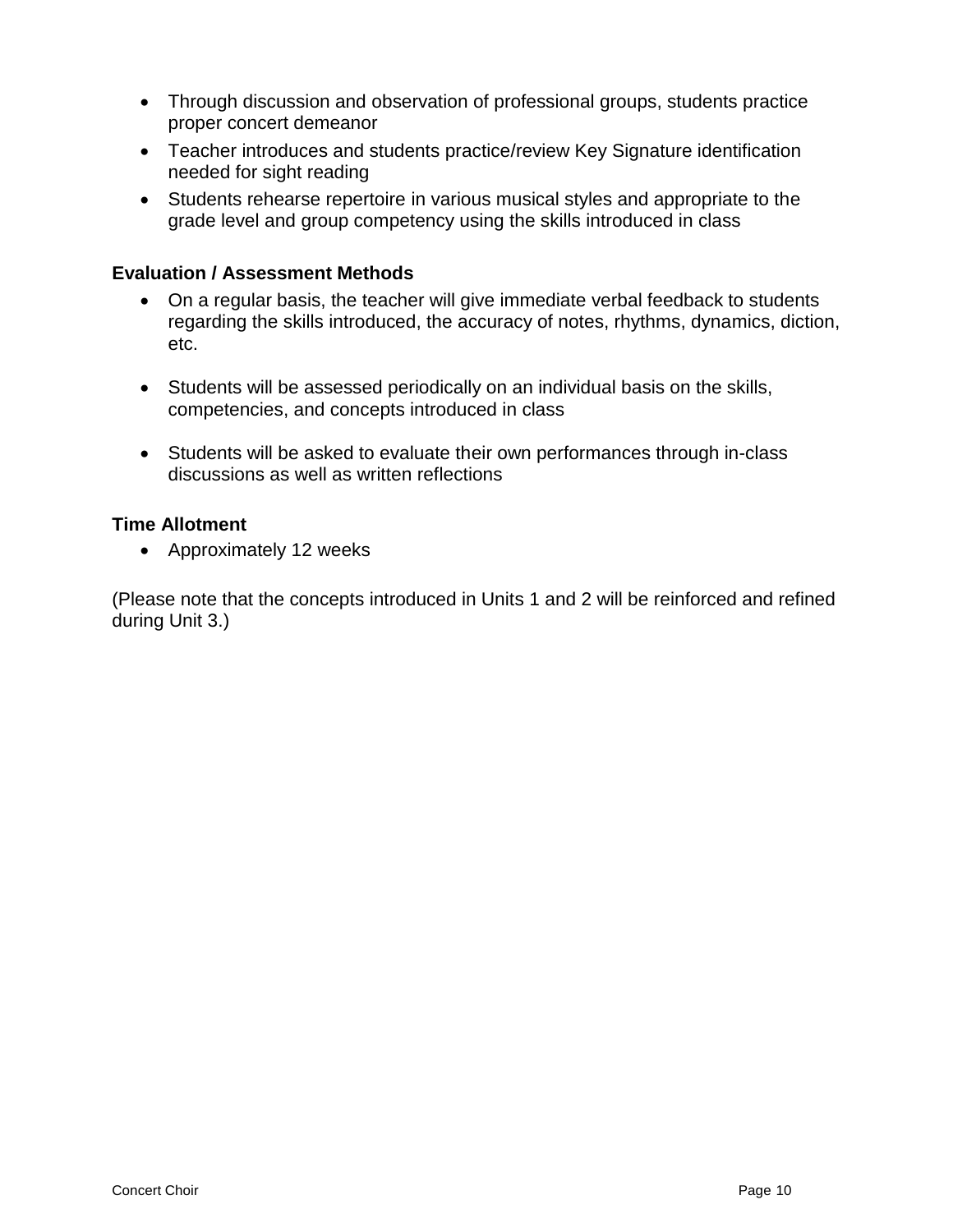#### **Unit 3 Achievement of Greater Technical Competency**

*At the completion of this unit, students will:*

- MU:Pr6.1.E.Ia Demonstrate an ability to perform both a cappella and accompanied choral music
- MU:Pr6.1.E.Ia Demonstrate proficiency in proper diction in English, Roman Liturgical Latin, and additional foreign languages
- MU:Pr4.2.E.Ia Demonstrate an understanding of basic historical and theoretical principles necessary to produce an informed and musical performance
- MU:Cr1.1.E.8a Create and perform eight-measure melodies using proper notation in a given key
- MU:Re9.1.E.Ia Assess their individual and group performances demonstrating an understanding of the concepts, skills, and terminology studied in Units 1-3
- MU: Pr5.3.E.8a Demonstrate an ability to troubleshoot their individual performances and the performance of the ensemble using the skills learned throughout the year

MU:Re7.2.E.8a Demonstrate a proficiency performing choral music of various musical MU:Pr6.1.E.Ia styles and appropriate to the grade level and group competency, with a goal of performing level 3-4 repertoire

#### **Essential Questions**

- What does it mean to present an informed musical performance?
- How do musicians make creative decisions?

#### **Focus Questions**

- What are the rules for proper pronunciation of Roman Liturgical Latin as well as the additional foreign languages encountered in the repertoire?
- What tone quality changes should I make for the performance of repertoire of a variety of styles and genres?
- How will I select and develop musical ideas?
- How will I assess my individual performance as a member of Concert Choir and of the group as a whole?
- Based on my assessment, how might I refine my performance as a member of Concert Choir and of the group as a whole?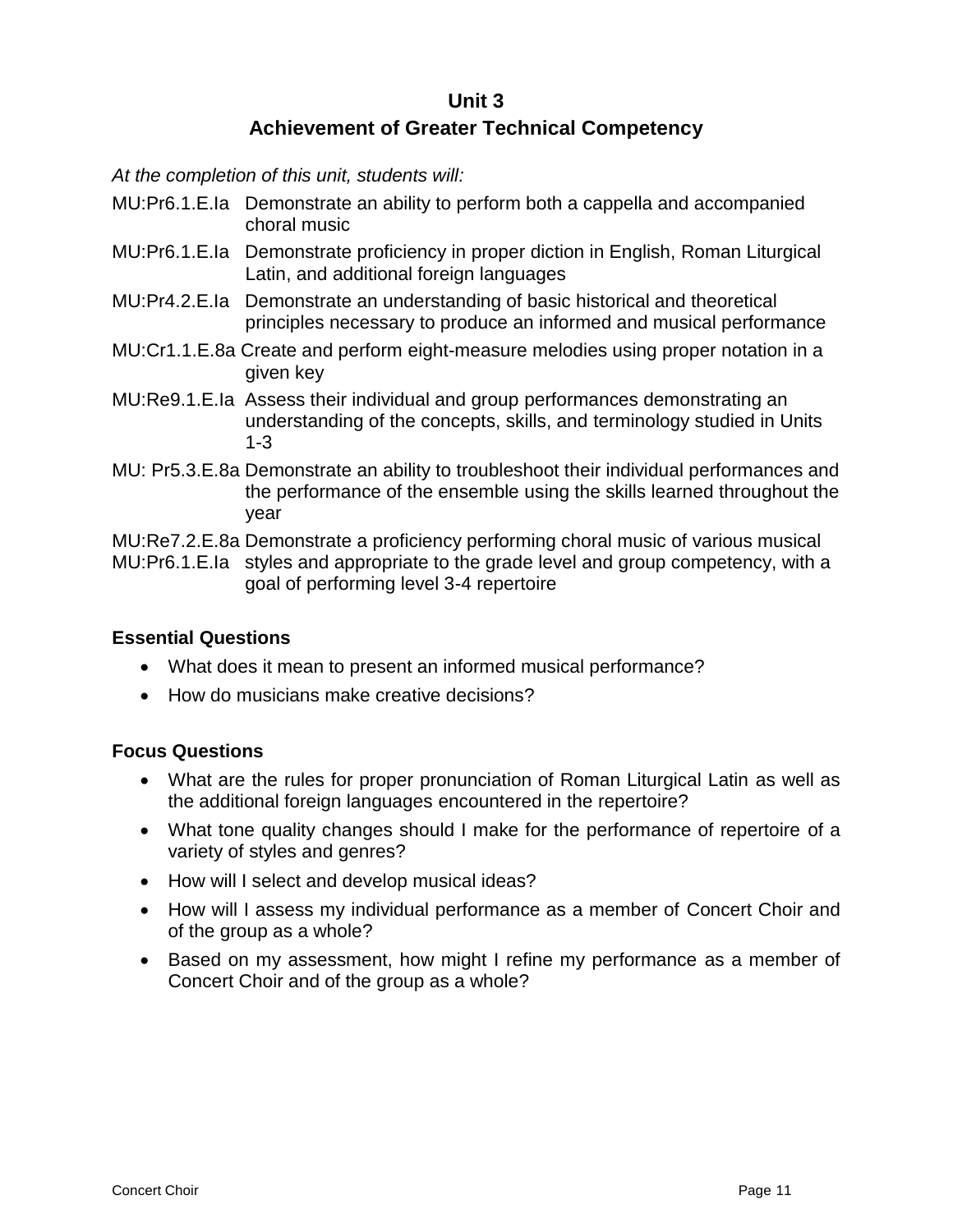#### **Scope and Sequence**

- Perform a cappella music
- Basic rules for proper pronunciation of Roman Liturgical Latin and additional foreign languages
- Tone Quality variations for music of different styles and genres
- Creation of eight-measure melodies
- Self-assessment and group performance assessment
- Students troubleshoot challenges uncovered in assessment
- Rehearse repertoire

#### **Instructional / Teaching Strategies**

- Students practice the strategies for successful performance of a cappella music
- Teacher models and students practice proper diction for Roman Liturgical Latin as well as additional foreign languages encountered in the repertoire
- Students listen to examples of tone quality variations in music of varying styles and genres and incorporate these changes into their performance of the repertoire
- Students create and perform eight-measure melodies using the skills learned in sight reading practice
- Students evaluate their own performance and that of the group as a whole
- Using the skills and understandings learned in Units 1 and 2, students troubleshoot the problem spots uncovered in the evaluation
- Students rehearse repertoire of various musical styles and appropriate to the grade level and group competency using the skills introduced in class

#### **Evaluation / Assessment Methods**

- On a regular basis, the teacher will give immediate verbal feedback to students regarding the skills introduced, the accuracy of notes, rhythms, dynamics, diction, etc.
- Students will be assessed periodically on an individual basis on the skills, competencies, and concepts introduced in class
- Students will be asked to evaluate their own performances through in-class discussions as well as written reflections

#### **Time Allotment**

Approximately 12 weeks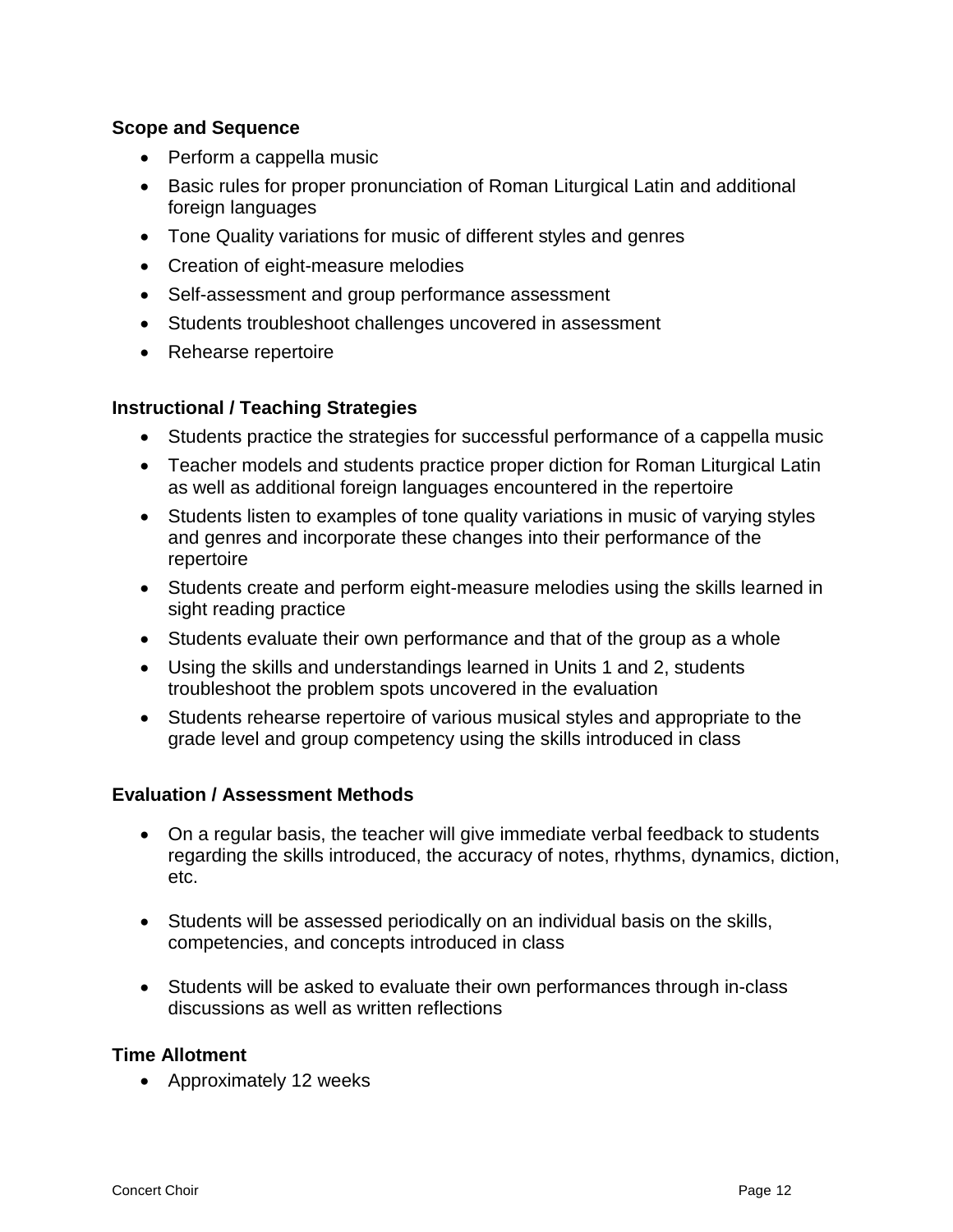# **Technology Competency Standards**

- 1. Creativity and Innovation Students demonstrate creative thinking, construct knowledge, and develop innovative products and processes using technology.
- 2. Communication and Collaboration Students use digital media and environments to communicate and work collaboratively, including at a distance, to support individual learning and contribute to the learning of others.
- 3. Research and Information Fluency Students apply digital tools to gather, evaluate, and use information.
- 4. Critical Thinking, Problem Solving, and Decision Making Students use critical thinking skills to plan and conduct research, manage projects, solve problems, and make informed decisions using appropriate digital tools and resources.
- 5. Digital Citizenship Students understand human, cultural, and societal issues related to technology and practice legal and ethical behavior.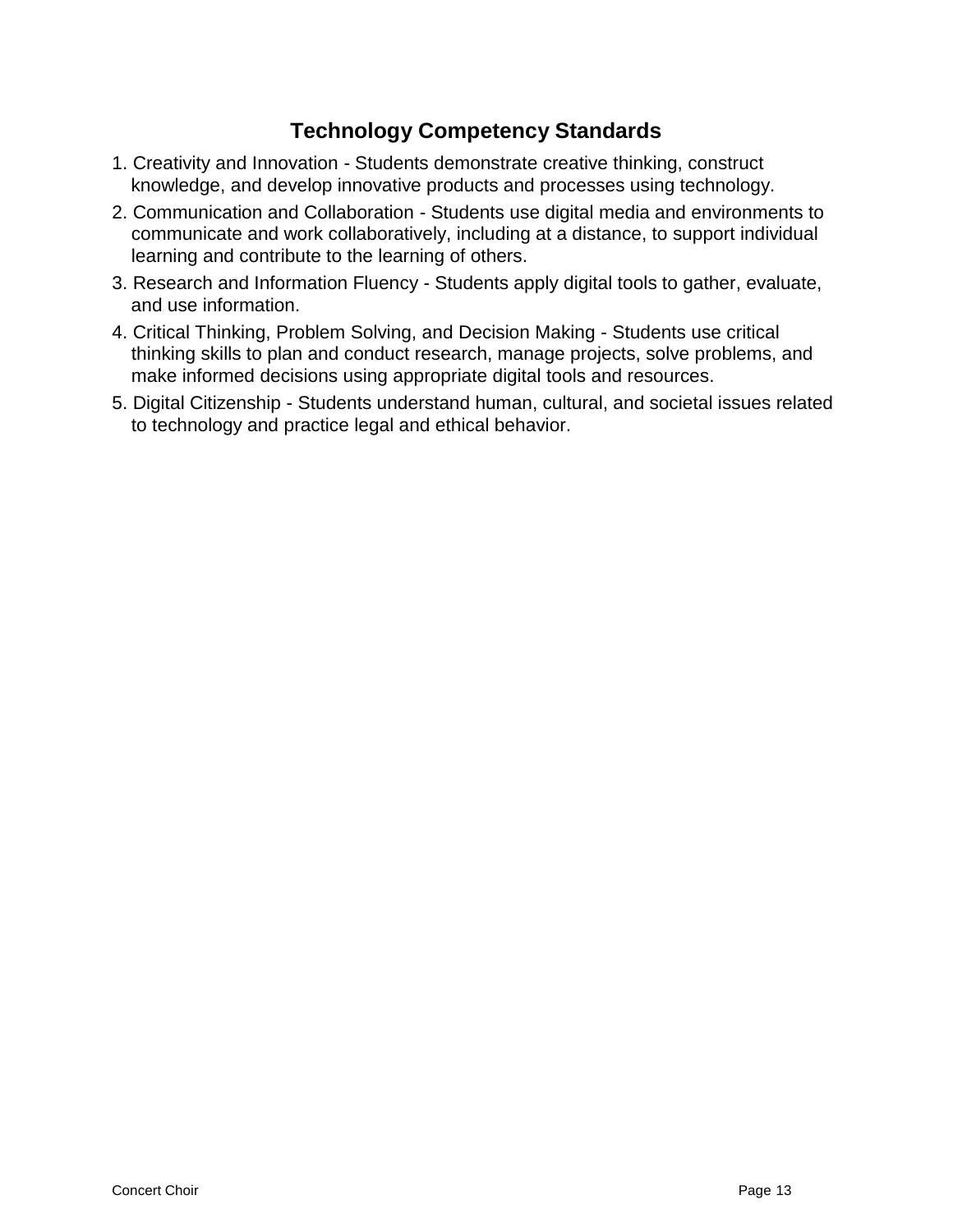### **RESOURCE FILE/ APPENDICES**

| <b>Rating Scale - SIGHT SINGING</b> |                | Name:                                                              |
|-------------------------------------|----------------|--------------------------------------------------------------------|
|                                     |                |                                                                    |
| <b>Key Signature</b>                | 3              | Identifies Key Signature accurately without assistance             |
|                                     | $\overline{2}$ | Identifies Key signature accurately with assistance                |
|                                     | $\pmb{0}$      | Unable to Identify Key Signature                                   |
| <b>Pitch</b>                        | 5              | Performs all pitches correctly                                     |
|                                     | 4              | Performs most pitches correctly                                    |
|                                     | 3              | Performs some pitches correctly                                    |
|                                     | $\overline{2}$ | Performs a few pitches correctly                                   |
|                                     | 1              | Performs no pitches correctly, but attempts the exercise           |
| <b>Tonality</b>                     | $\sqrt{3}$     | <b>Maintains Tonality</b>                                          |
| Rhythm                              | 5              | Performs all rhythms correctly                                     |
|                                     | 4              | Performs most rhythms correctly                                    |
|                                     | 3              | Performs some rhythms correctly                                    |
|                                     | $\overline{2}$ | Performs a few rhythms correctly                                   |
|                                     | 1              | Performs no rhythms correctly, but attempts the exercise           |
| <b>Tempo</b>                        | 3              | Keeps a Steady Tempo throughout the piece                          |
| <b>Solfege</b>                      | 5              | Performs all solfege syllables correctly                           |
|                                     | 4              | Performs most solfege syllables correctly                          |
|                                     | 3              | Performs some solfege syllables correctly                          |
|                                     | $\overline{2}$ | Performs a few solfege syllables correctly                         |
|                                     | 1              | Performs no solfege syllables correctly, but attempts the exercise |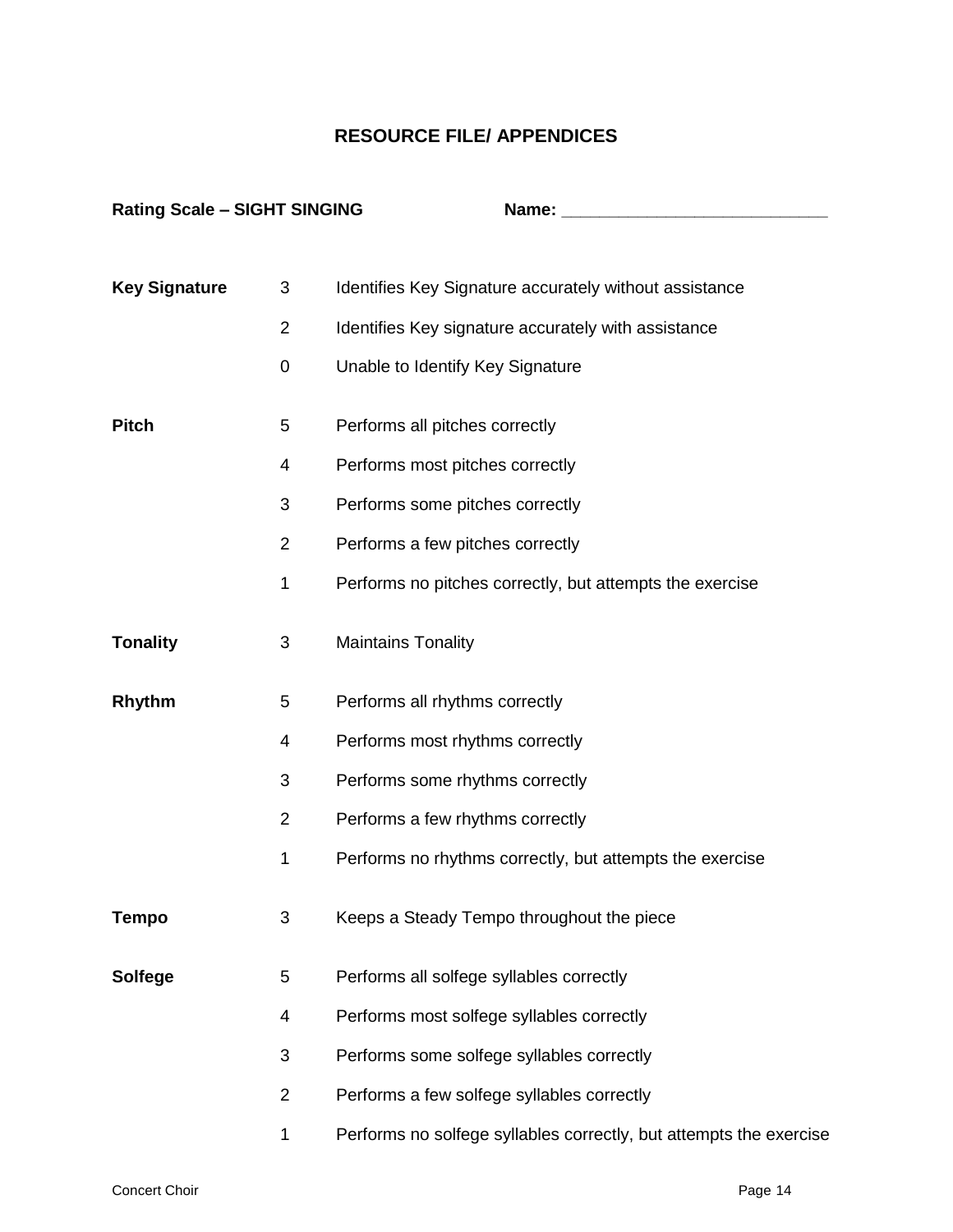#### **Self-Assessment – Winter Concert**

#### **Name:**  $\blacksquare$

#### **1. Posture:**

During the performance were your:

| i. Shoulders Back?                  | very little | somewhat completely |
|-------------------------------------|-------------|---------------------|
| ii. Ribs Lifted?                    | very little | somewhat completely |
| iii. Feet Slightly Separated?       | very little | somewhat completely |
| iv. Knees straight, but not locked? | very little | somewhat completely |

#### **2. Activation of the Face**

During the performance:

| i. Were your cheeks lifted?<br>very little | somewhat completely |  |
|--------------------------------------------|---------------------|--|
|--------------------------------------------|---------------------|--|

- ii. Were your eyes bright? very little somewhat completely
- iii. Was your face expressive? very little somewhat completely
- iv. Did your face reflect an very little somewhat completely understanding of the text?

#### **3. Mouth Position**

During the performance was your mouth positioned to produce:

| i. An open sound?         | very little | somewhat completely |
|---------------------------|-------------|---------------------|
| ii. Tall vertical vowels? | very little | somewhat completely |

# **4. Overall contribution**:

- a. During the performance were you:
	- i. Focused, and free from very little somewhat completely distractions? ii. A vocal leader in your section? very little somewhat completely
	-
- **5.** From the results of this assessment, what will be your focus for improvement as we move forward to the Second Semester?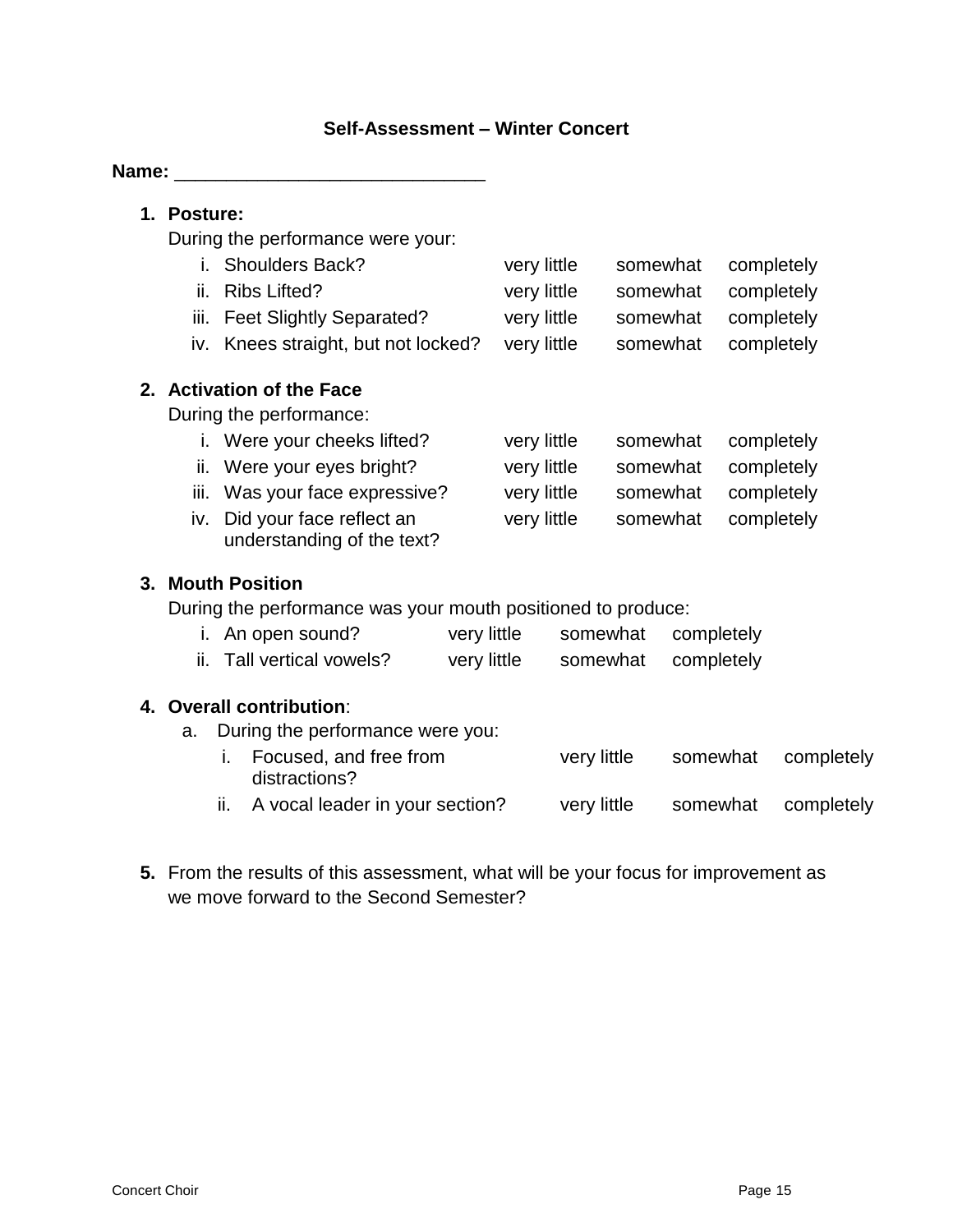# **Self-Assessment Name:**

#### **Daily Performance in class**

- 1. Have music folder, all of the music, and a pencil:
	- a. I have my music and pencil every day in class
	- b. I almost always have my music and pencil in class
	- c. I sometimes have my music and pencil in class
	- d. I rarely have my music and pencil in class
- 2. Make all appropriate marks in the music:
	- a. I always mark my music even without being reminded
	- b. I always mark my music when reminded
	- c. I sometimes mark my music
	- d. I rarely mark my music
- 3. Follow instructions for proper Vocal Production: Posture:
	- a. I always have proper posture, seated or standing, even without being reminded
	- b. I always have proper posture, seated or standing, when reminded
	- c. I sometimes have proper posture
	- d. I rarely have proper posture
- 4. Vocal Production: Breathing:
	- a. I always use proper breathing technique even without being reminded
	- b. I always use proper breathing technique when reminded
	- c. I sometimes use proper breathing technique
	- d. I rarely use proper breathing technique
- 5. Vocal Production: "Activation" of the face:
	- a. I always sing with a lifted and activated face, even without being reminded
	- b. I always sing with a lifted and activated face when reminded
	- c. I sometimes sing with a lifted and activated face
	- d. I rarely sing with a lifted and activated face
- 6. Follow procedures for sight singing:
	- a. I always follow procedures for sight singing
	- b. I sometimes follow procedures for sight singing
	- c. I rarely follow procedures for sight singing
- 7. Participation in class discussions regarding repertoire, vocal production, performance evaluation, and theoretical and historical issues:
	- a. I often participate in class discussions on a volunteer basis
	- b. I sometimes participate in class discussions on a volunteer basis
	- c. I participate in class discussions when called upon
	- d. I rarely participate in class discussions
- 8. Full participation & cooperation:
	- a. I fully participate and cooperate on a daily basis
	- b. I oftentimes participate and cooperate
	- c. I sometimes participate and cooperate
	- d. I rarely participate and cooperate